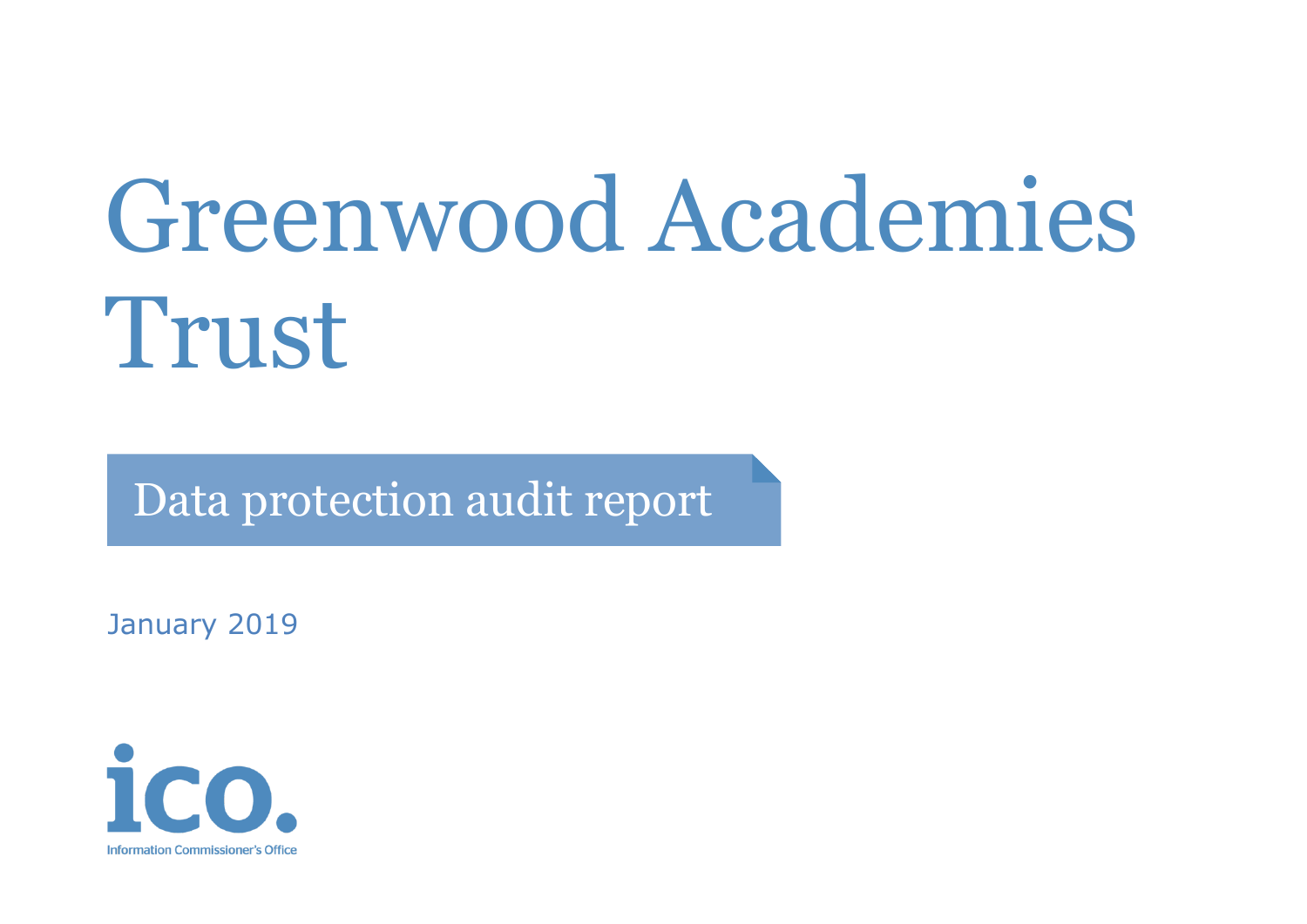## Executive summary



#### Audit Methodology

The Information Commissioner is responsible for enforcing and promoting compliance with the General Data Protection Regulation (GDPR), the Data Protection Act 2018 (DPA18) and other data protection legislation. Section 146 of the DPA18 provides the Information Commissioner's Office (ICO) with the power to conduct compulsory audits through the issue of assessment notices. Section 129 of the DPA18 allows the ICO to carry out consensual audits. The ICO sees auditing as a constructive process with real benefits for controllers and so aims to establish a participative approach.

Greenwood Academies Trust (GAT) agreed to a consensual audit by the ICO of its processing of personal data. An introductory meeting was held 5 October 2018 with representatives of GAT to discuss the scope of the audit.

Telephone interviews were conducted on 28 November 2018 and 29 November 2018 prior to the onsite visit. The audit fieldwork was undertaken at Greenwood Academies Trust's Head Office, Nottingham and Nethergate Academy, Nottingham between 4 December 2018 and 5 December 2018.

The purpose of the audit is to provide the Information Commissioner and GAT with an independent assurance of the extent to which GAT within the scope of this agreed audit, is complying with data protection legislation.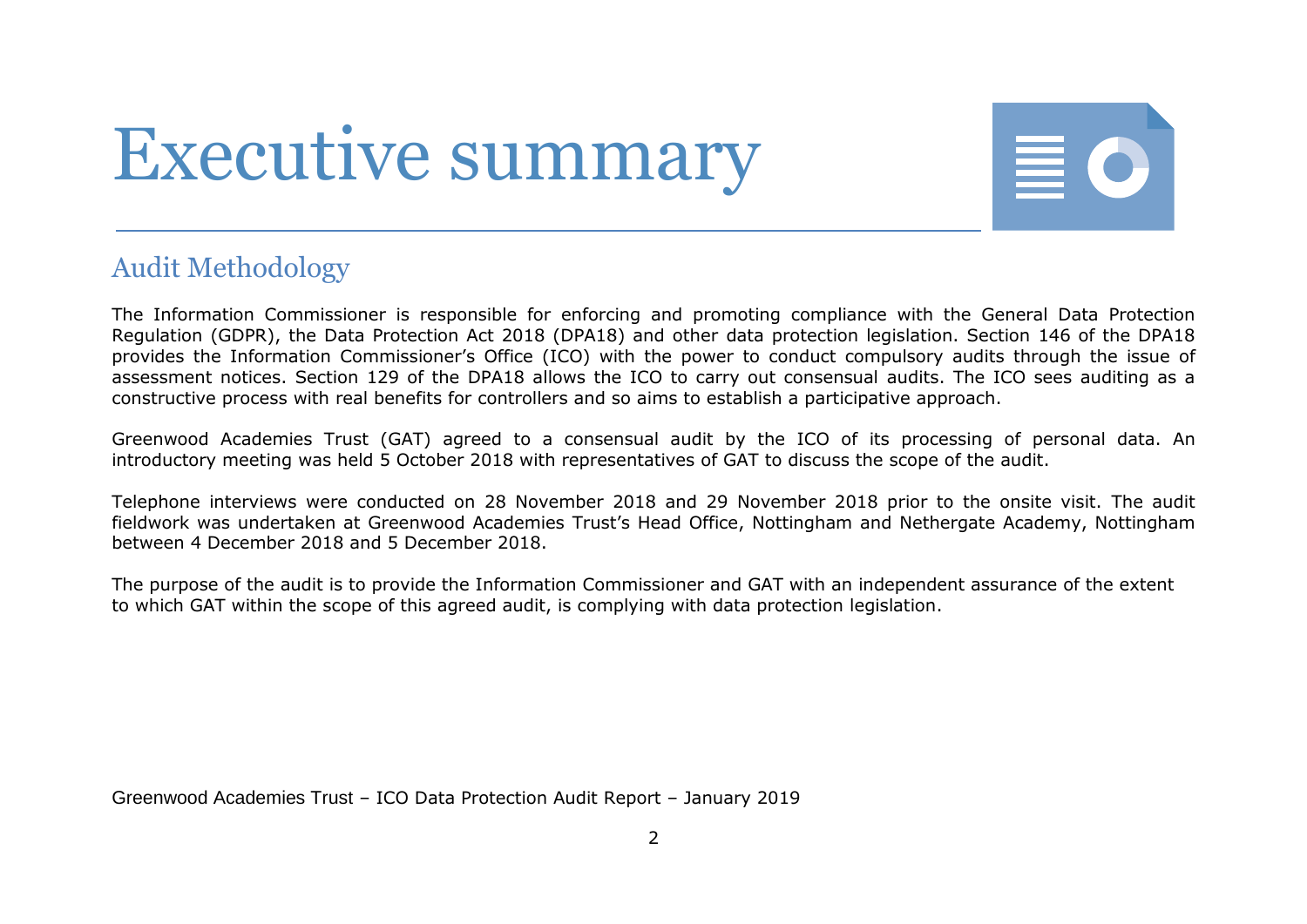It was agreed that the audit would focus on the following area(s):

| <b>Scope Area</b>           | <b>Description</b>                                                                                                                                                                                                                                                                                                 |
|-----------------------------|--------------------------------------------------------------------------------------------------------------------------------------------------------------------------------------------------------------------------------------------------------------------------------------------------------------------|
| Governance & Accountability | The extent to which information governance accountability, policies and<br>procedures, performance measurement controls, and reporting mechanisms to<br>monitor data protection compliance to both the GDPR and national data protection<br>legislation are in place and in operation throughout the organisation. |
| Data Sharing                | The design and operation of controls to ensure the sharing of personal data<br>complies with the principles of all data protection legislation.                                                                                                                                                                    |
| Training & Awareness        | The provision and monitoring of staff data protection, records management and<br>information security training and the awareness of data protection regulation<br>requirements relating to their roles and responsibilities.                                                                                       |

The audit was conducted following the Information Commissioner's data protection audit methodology. The key elements of this are a desk-based review of selected policies and procedures, on-site visits including interviews with selected staff, and an inspection of selected records.

Where weaknesses were identified recommendations have been made, primarily around enhancing existing processes to facilitate compliance with data protection legislation. In order to assist GAT in implementing the recommendations each has been assigned a priority rating based upon the risks that they are intended to address. The ratings are assigned based upon the ICO's assessment of the risks involved. GAT's priorities and risk appetite may vary and, therefore, they should undertake their own assessments of the risks identified.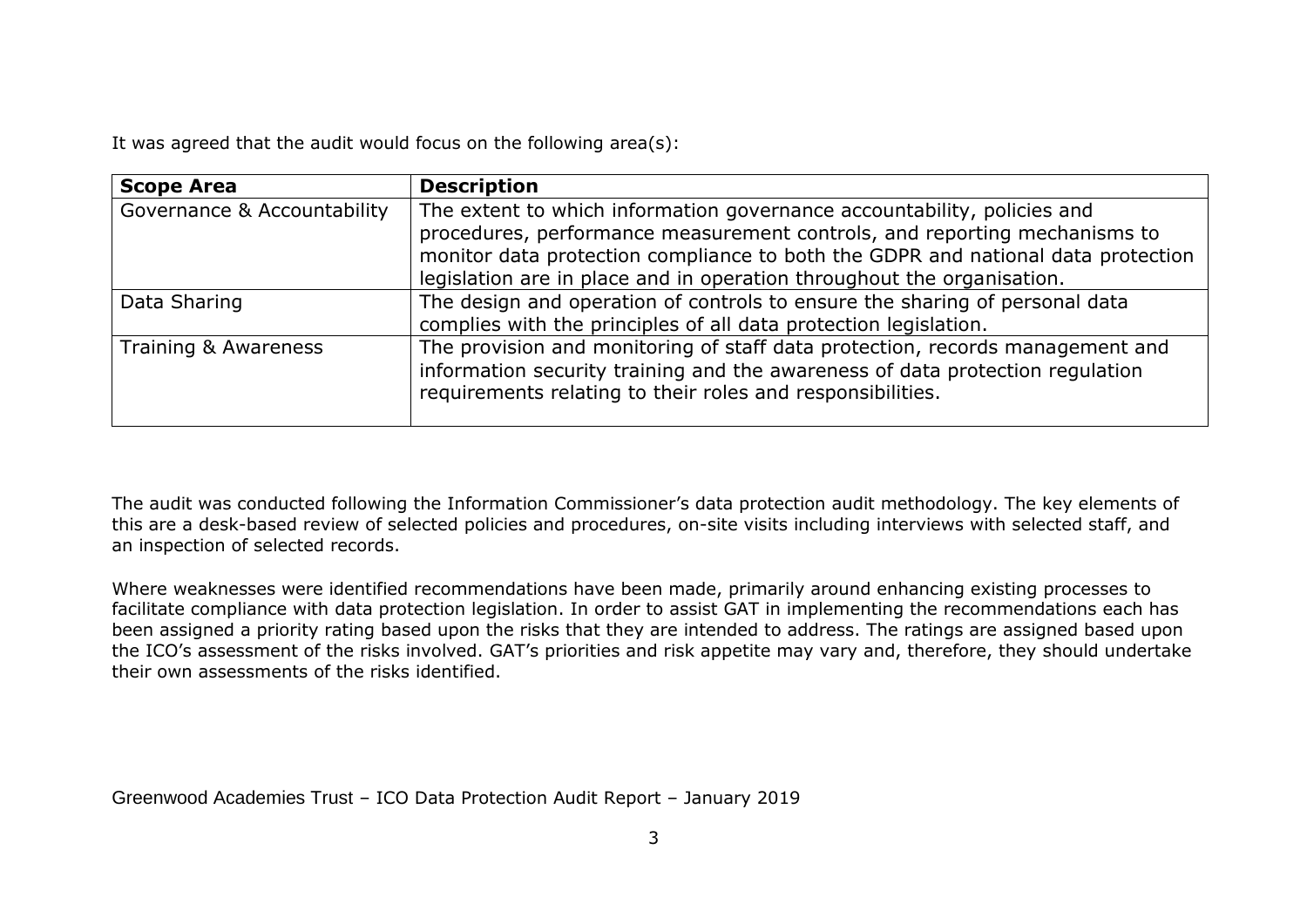### Audit Summary

| <b>Audit Scope Area</b>     | <b>Assurance Rating</b> | Overall opinion                                                                                                                                                                                                                                                                                          |
|-----------------------------|-------------------------|----------------------------------------------------------------------------------------------------------------------------------------------------------------------------------------------------------------------------------------------------------------------------------------------------------|
| Governance & Accountability | Reasonable              | There is a reasonable level of assurance that processes and<br>procedures are in place and are delivering data protection<br>compliance. The audit has identified some scope for improvement<br>in existing arrangements to reduce the risk of non-compliance<br>with data protection legislation.       |
| Data Sharing                | Limited                 | There is a limited level of assurance that processes and<br>procedures are in place and are delivering data protection<br>compliance. The audit has identified considerable scope for<br>improvement in existing arrangements to reduce the risk of non-<br>compliance with data protection legislation. |
| Training & Awareness        | Reasonable              | There is a reasonable level of assurance that processes and<br>procedures are in place and are delivering data protection<br>compliance. The audit has identified some scope for improvement<br>in existing arrangements to reduce the risk of non-compliance<br>with data protection legislation.       |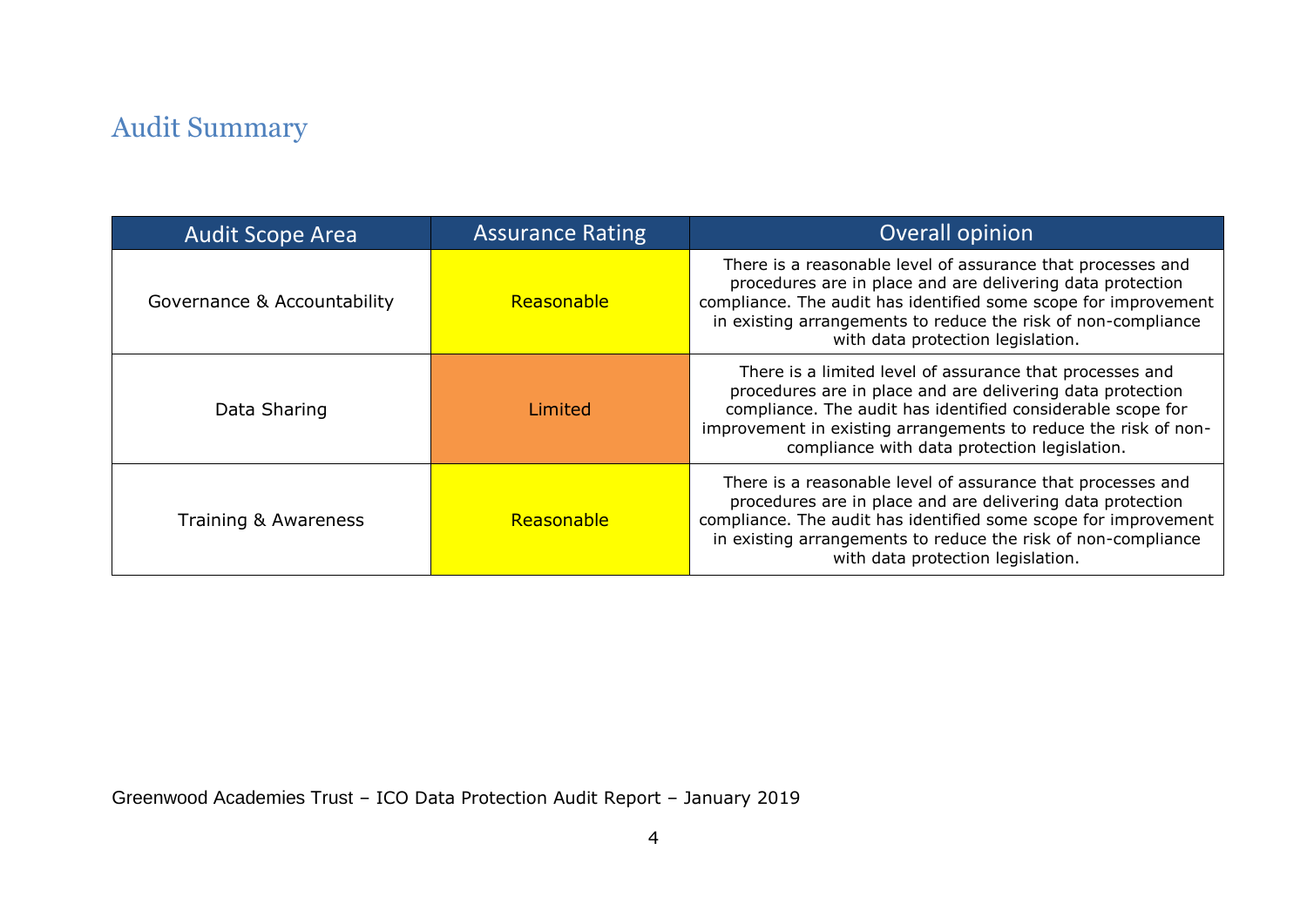#### Priority Recommendations

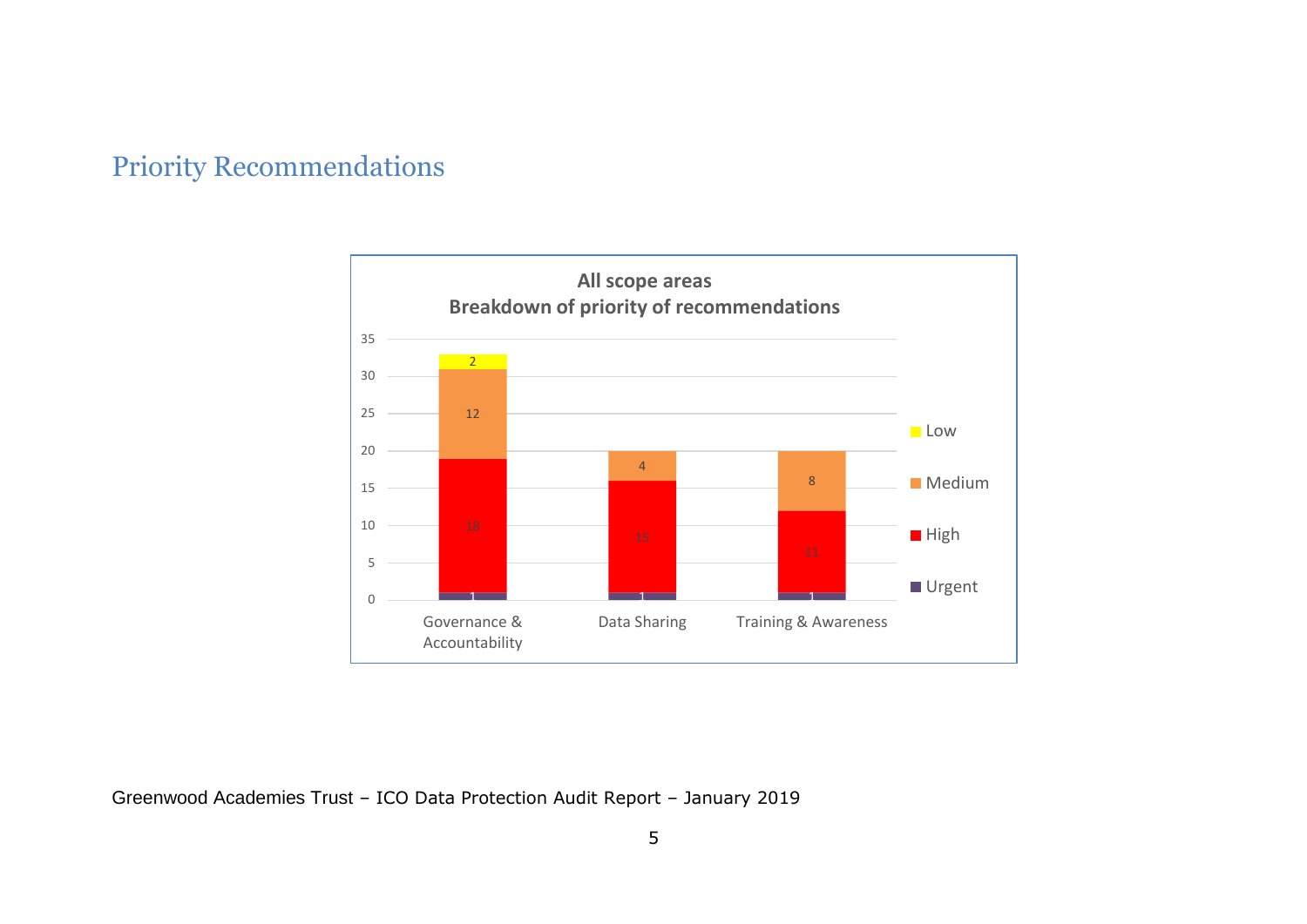#### Graphs and Charts

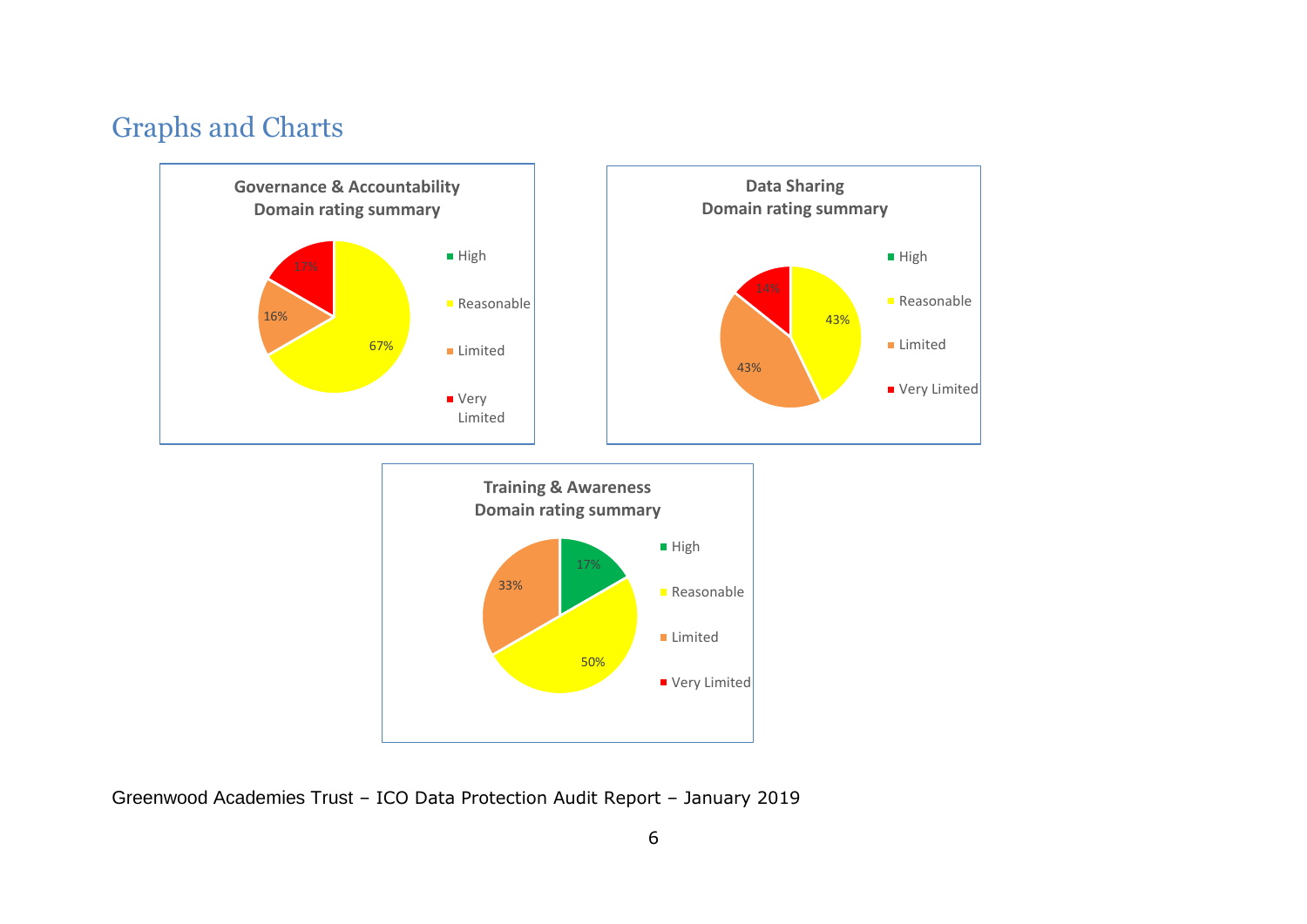#### Good Practice

ICO auditors acknowledge that GAT have been working positively towards GDPR compliance. It was also noted that there was a programme of data protection awareness for staff in place via emails, posters and through the data protection officer role.

#### Areas for Improvement

GAT should produce a record of processing activities.

A programme of routine compliance checks should be put in place for data processors.

GAT should assign operational roles and responsibilities for the day to day management of records management, information security and data sharing.

A suite of data protection key performance indicators should be developed, reported and reviewed by senior management on a regular basis.

Data sharing agreements should be put in place with all data sharing partners, setting out the obligations of each controller in line with data protection legislation.

GAT should create a log of data sharing decisions, including any decision not to proceed with data sharing, to ensure there is central oversight of all data sharing.

A training needs analysis should be put in place to regularly assess the training needs of all staff.

GAT should ensure that data protection refresher training is up to date and delivered frequently.